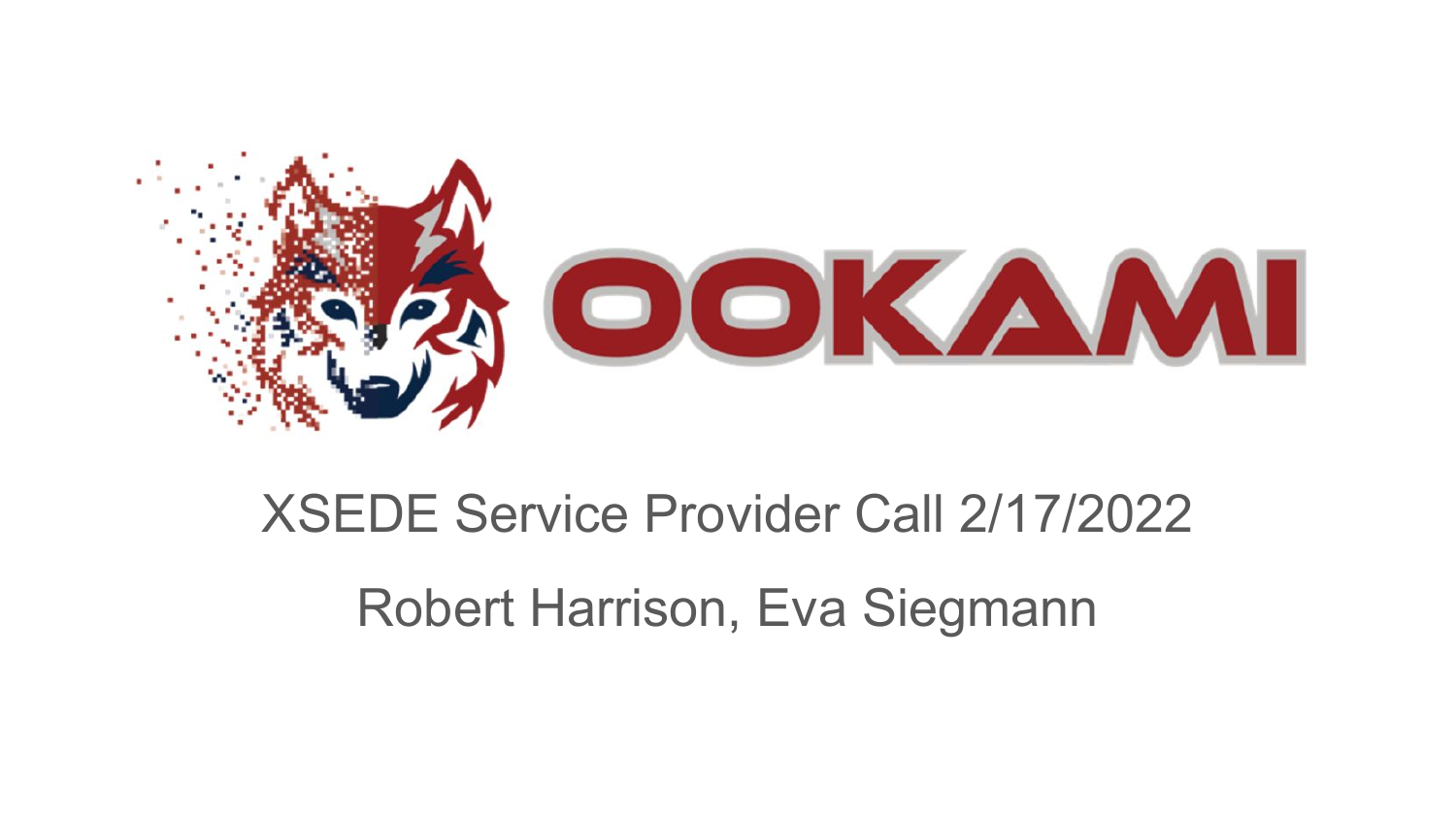• Ookami is Japanese for wolf

Ookami - 狼

- Homage to the origin of the processor and the Stony Brook mascot
- A computer technology testbed supported by NSF
- Available for researchers worldwide

(excluding ITAR prohibited countries & restricted parties on the EAR entity list)

• Usage is free for non-commercial and limited commercial purposes







The State University of New York

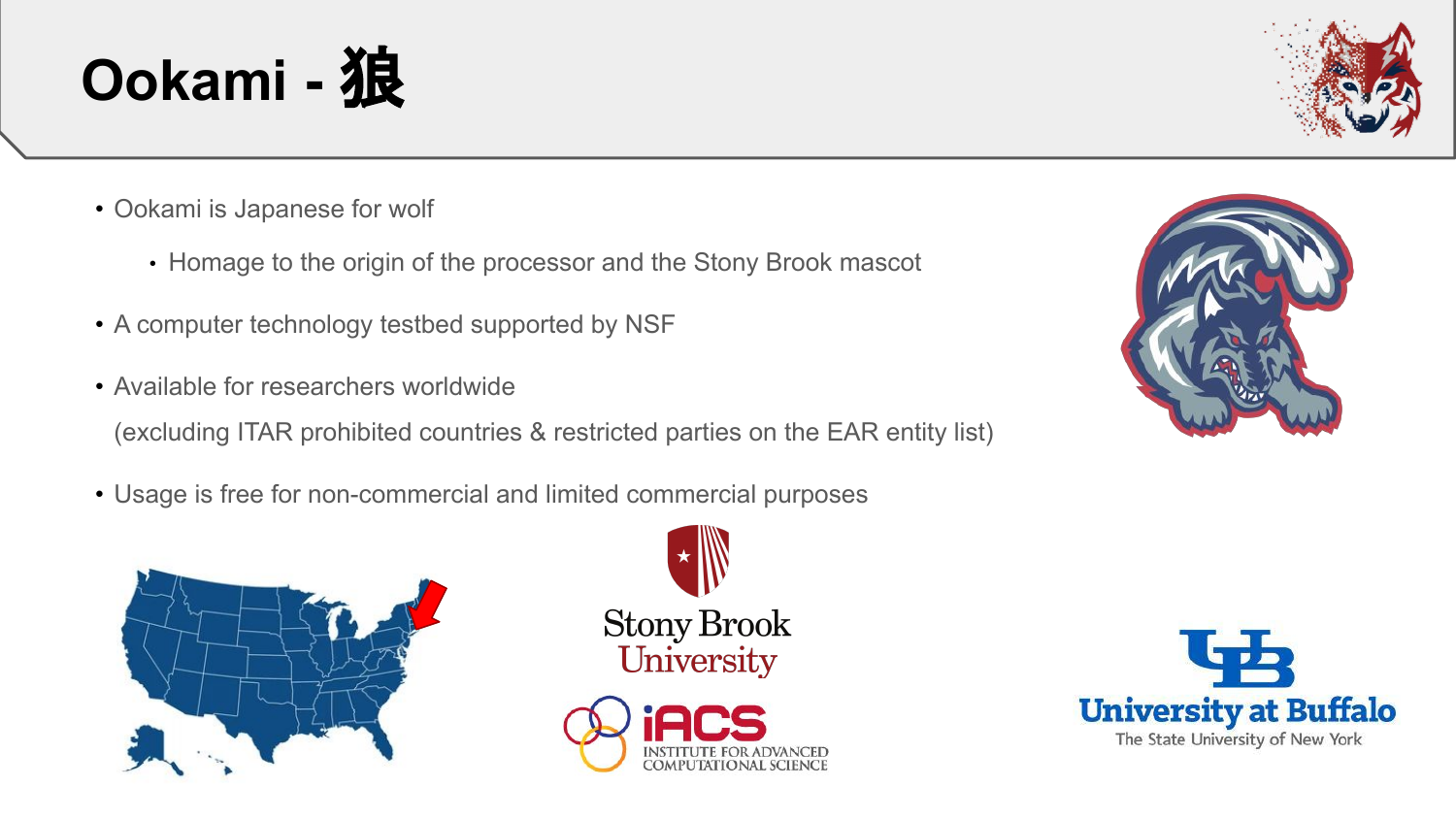#### **Fugaku #1 Fastest computer in the world**



First machine to be fastest in

all 5 major benchmarks:

- Green-500
- Top-500 415 PFLOP/s in double precision – nearly 3x Summit!
- HPCG
- $\cdot$  HPI-AI
- Graph-500

• Tofu-2 interconnect [https://www.r-ccs.riken.jp/en/fugak](https://www.r-ccs.riken.jp/en/fugaku)<sup>u</sup>



- 432 racks
- 158,976 nodes
- 7,630,848 cores
- 440 PF/s dp (880 sp; 1,760 hp)
- 32 Gbyte memory per node
- 1 Tbyte/s memory bandwidth/node
-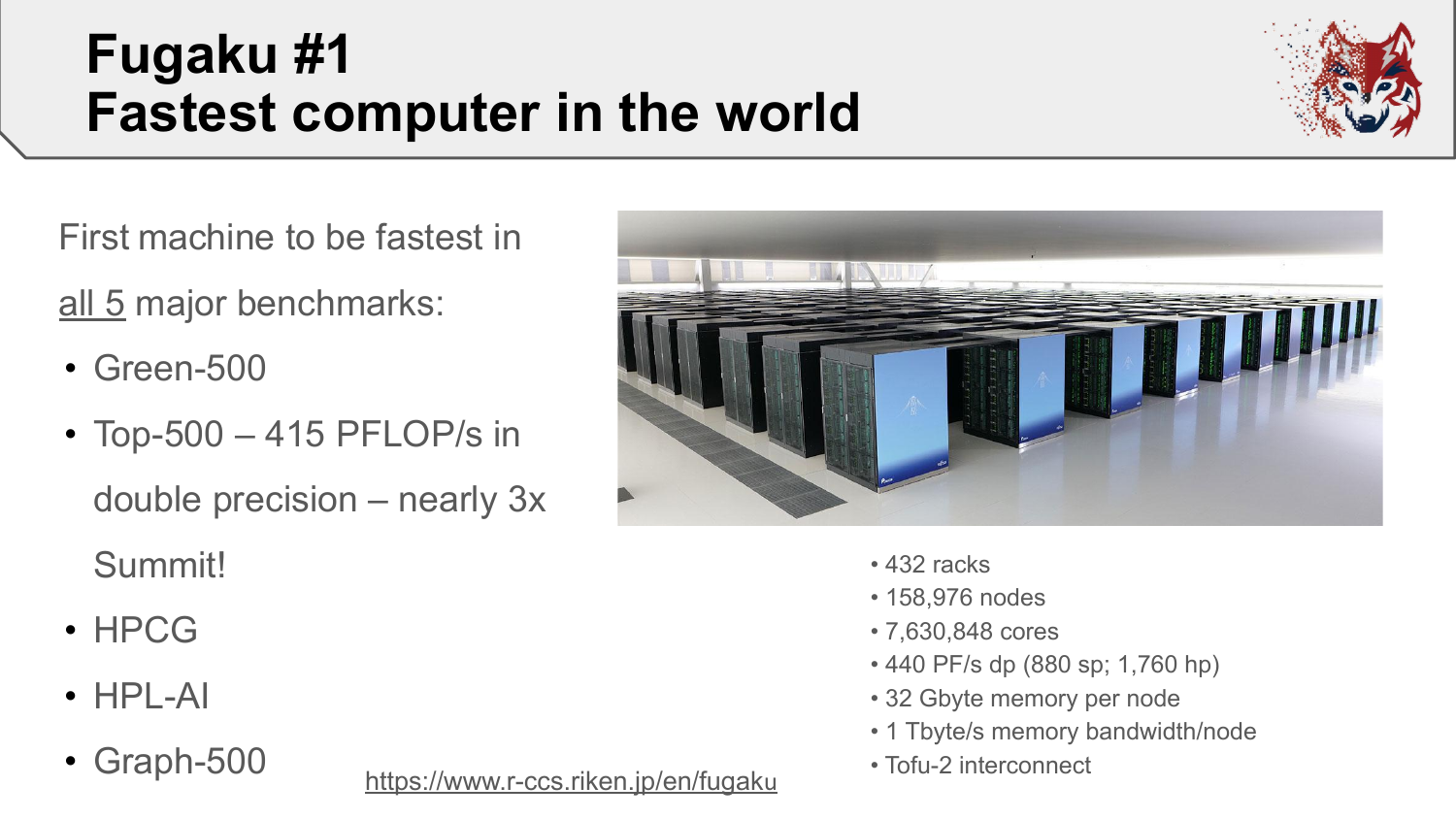## **Ookami**





| <b>Node</b>   |                   |
|---------------|-------------------|
| Processor     | A64FX             |
| #Cores        | 48                |
| Peak DP       | 2.76 TOP/s        |
| Memory        | 32GB@1TB/s        |
| <b>System</b> |                   |
| #Nodes        | 176               |
| Peak DP       | 486 TOP/s         |
| Peak INT8     | 3886 TOP/s        |
| Memory        | 5.6 TB            |
| <b>Disk</b>   | 0.8 PB Lustre     |
| Comms         | <b>IB HDR-100</b> |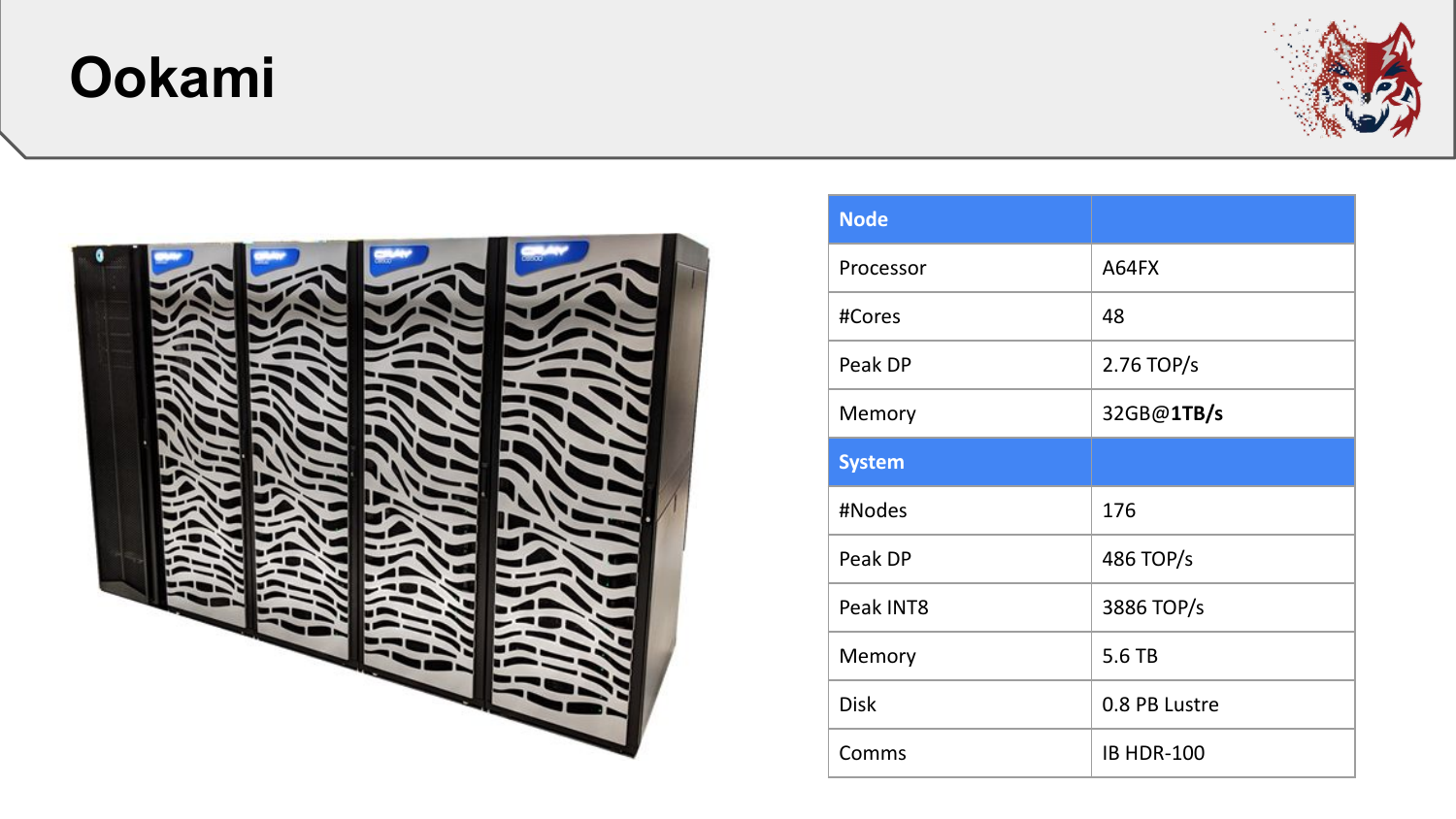# **What is Ookami**



- 176 Fujitsu **A64FX** compute nodes each with 32GB of high-bandwidth memory and a 512 Gbyte SSD
	- Same as in currently fastest machine worldwide, Fugaku
	- First deployment outside Japan
	- HPE/Cray Apollo 80
- Ookami also includes:
	- 1 node with dual socket AMD Rome (128 cores) with 512 Gbyte memory and 2 NVIDIA V100 GPU
	- 1 node Intel Skylake Processors (32 cores) with 192 Gbyte memory
	- 2 nodes with dual socket Thunder X2 (64 cores) each with 256 Gbyte memory
- Delivers ~ 1.5M node hours per year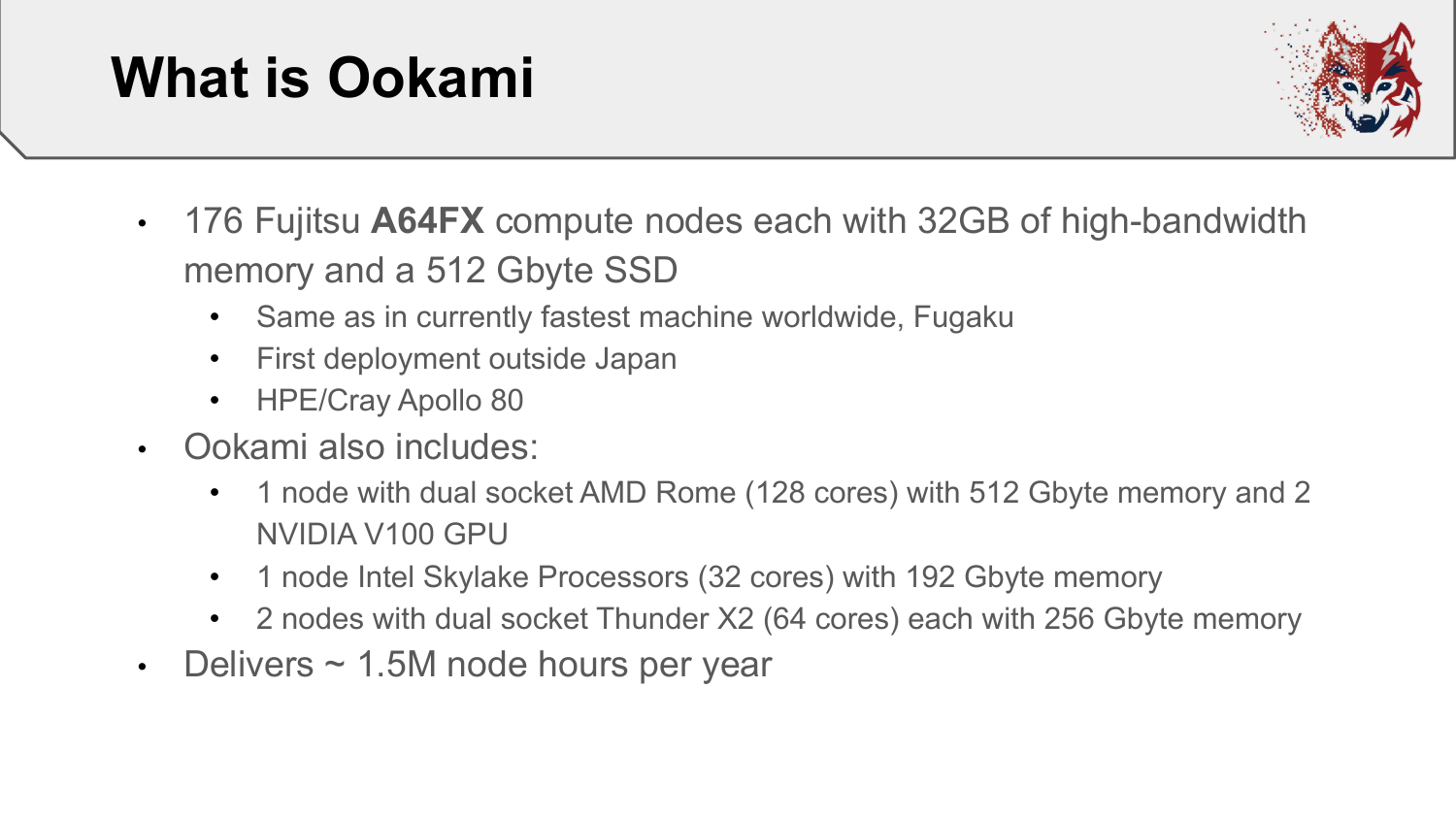# **A64FX NUMA Node Architecture**



- Arm V8-64bit
- Supports high calculation performance and low power consumption
- Supports Scalable Vector Extensions (SVE) with 512-bit vector length
- 4 Core Memory Groups (CMGs)
	- 12 cores (13 in the FX1000)
	- 64KB L1\$ per core 256b cache line
	- 8MB L2\$ shared between all cores 256b cache line
	- Zero L3\$
- 32 (4x8) GB HBM @ 1 TB/s
- PCIe 3 (+ Tofu-3) network

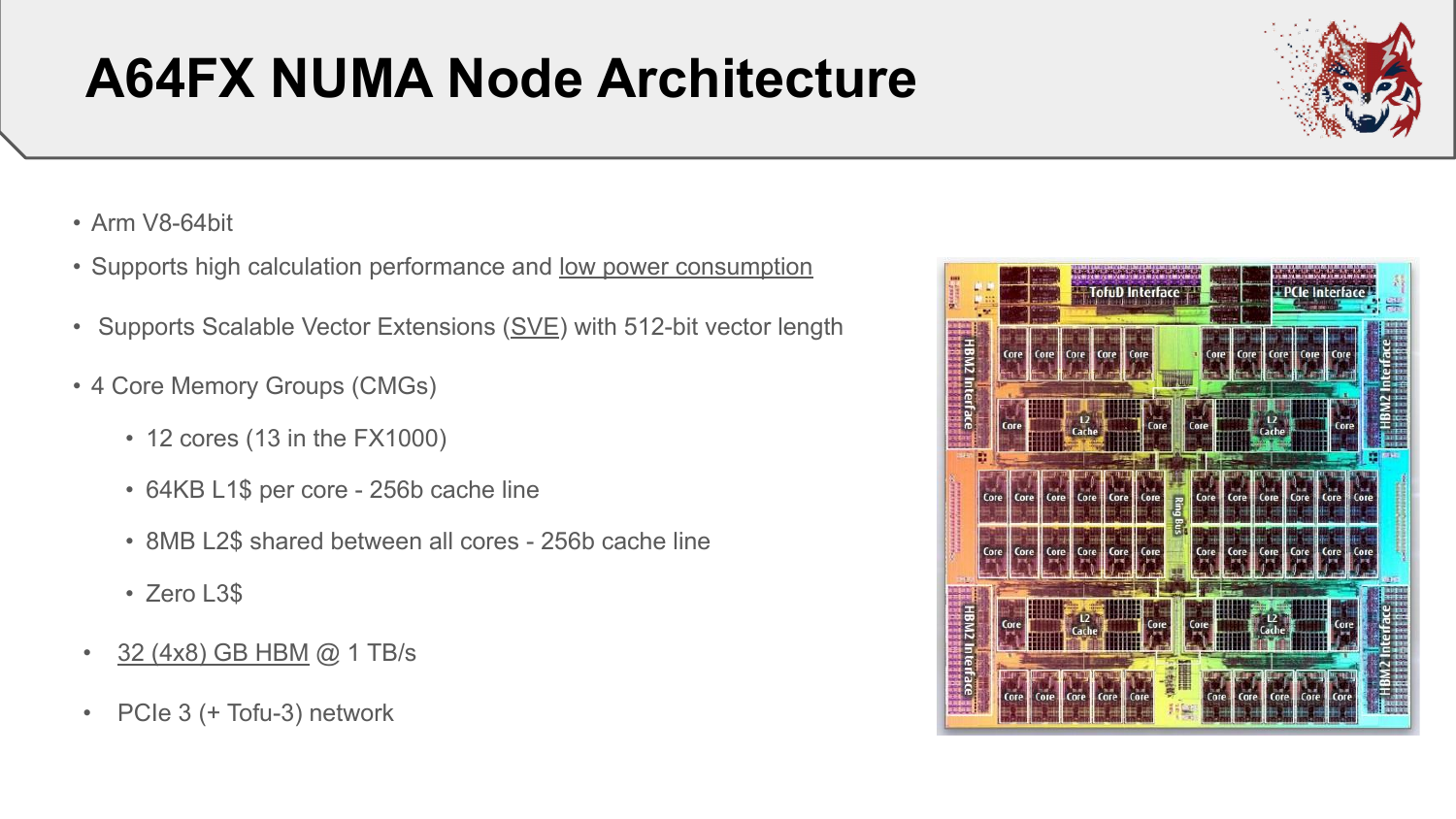#### **What else**



- CentOS 8 operating system
- DUO Authentication
- High-performance Lustre file system (~800TB of storage)
- Slurm workload manager
- Compilers: GNU, Arm, Cray, Fujitsu, Intel, Nvidia
- Continuous growing stack of preinstalled software
	- MPI implementations
	- Math libraries
	- Performance analysis & debugging:

(Arm Forge, Cray, GNU, TAU, ..)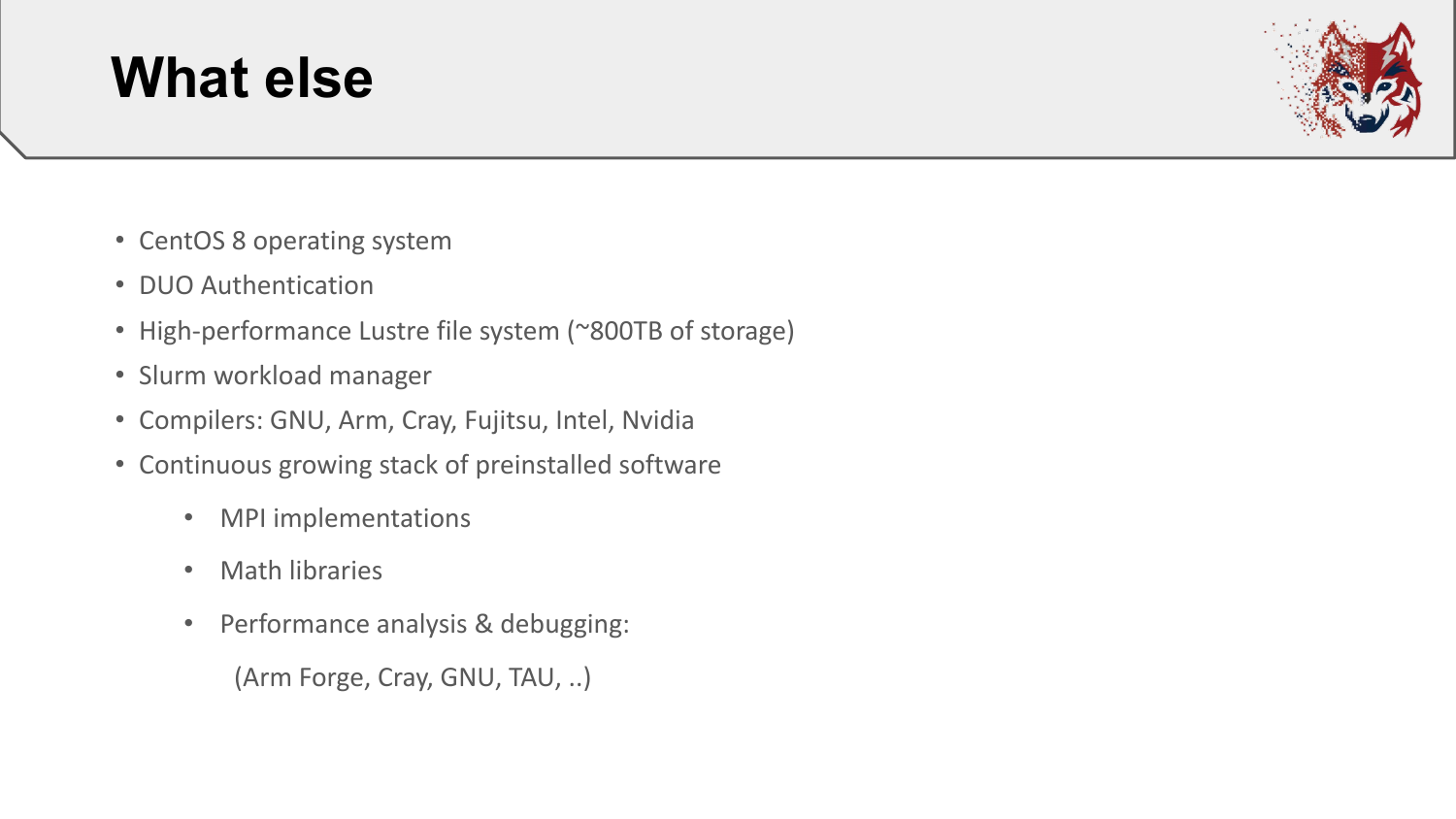## **Project Timeline**



| 2019 | 2020                   |            | 2021             |                 | 2022                             | 2023                     |  |
|------|------------------------|------------|------------------|-----------------|----------------------------------|--------------------------|--|
|      | Procurement            | Early user |                  | System open for | System open for                  |                          |  |
|      | access<br>Installation |            | testbed projects |                 | testbed &<br>production projects |                          |  |
|      | System burn-in         |            |                  |                 | (Level 2 SP)                     | <b>XSEDE integration</b> |  |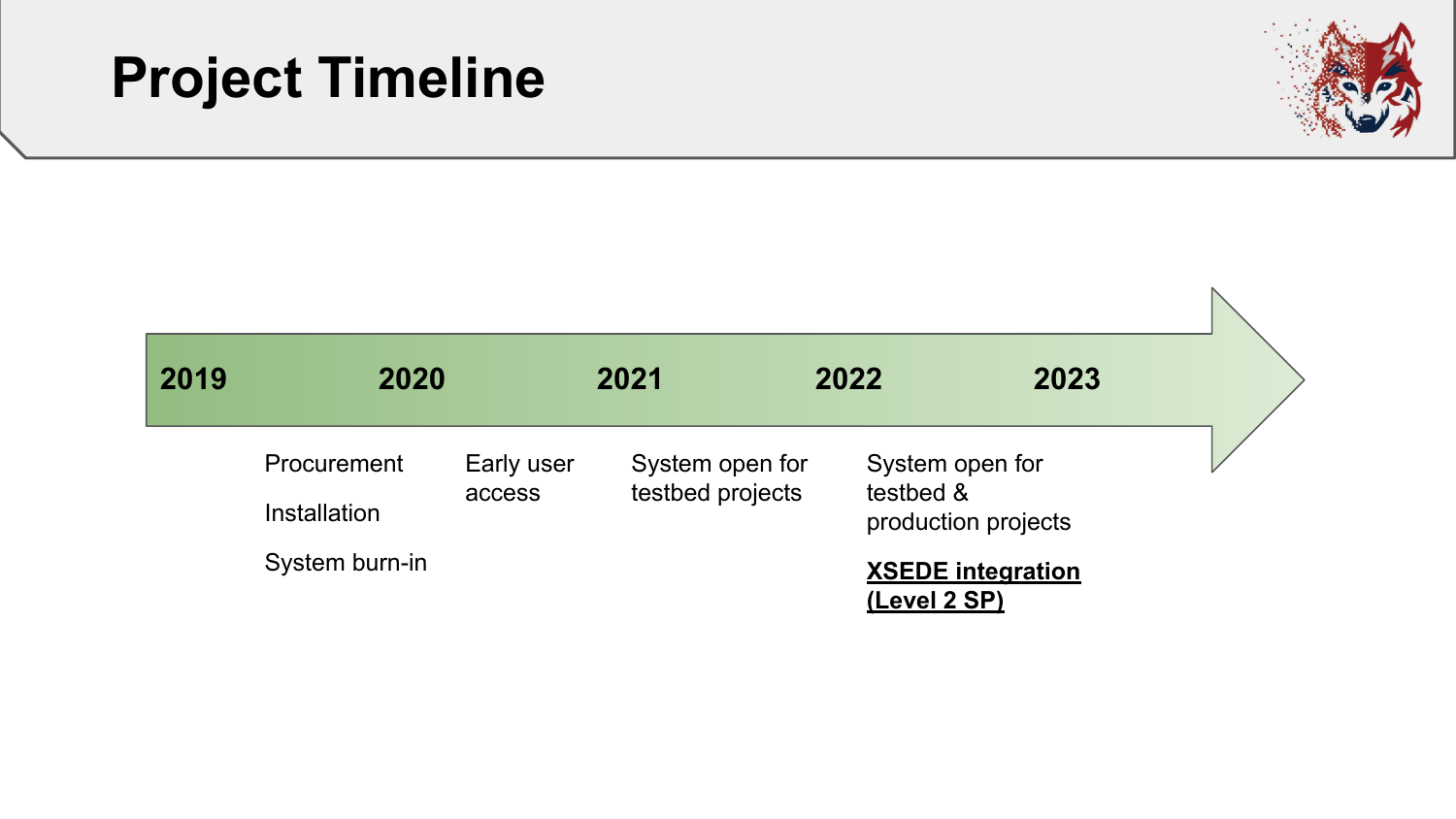



- Currently all allocations through Stony Brook
- Accounts have to be renewed every year
- Ookami is in the process of becoming an XSEDE level 2 service provider
- From October 2022 onwards 90% of allocations will be through XSEDE
- Current testbed projects will still have access though at reduced priority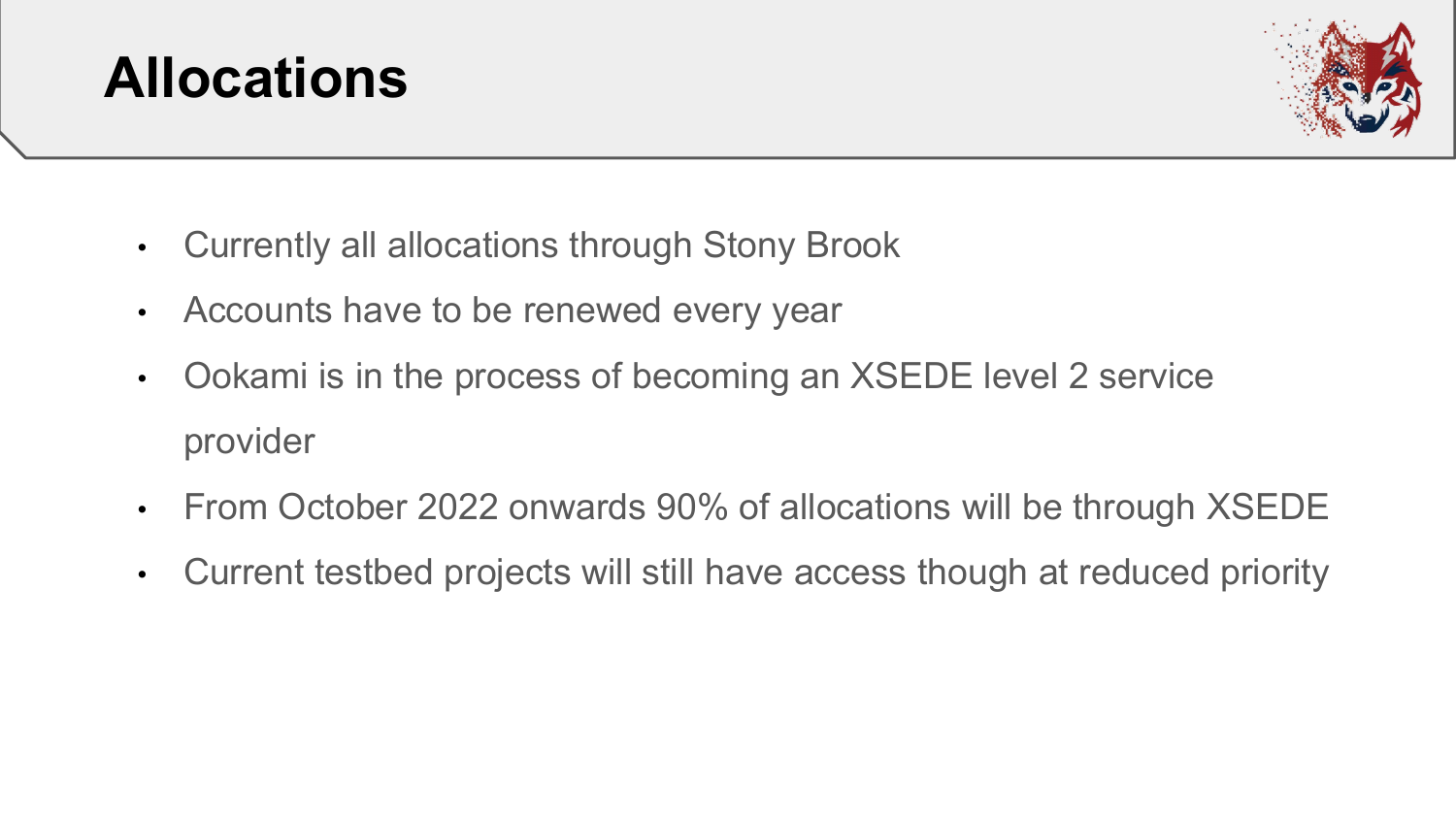#### **Projects**

- Total: 211 users & 71 projects
- 90% projects from within the US
- 10% from Europe
- 93% from academia
- Complete list of projects:

https://www.stonybrook.edu/ookami/projects/